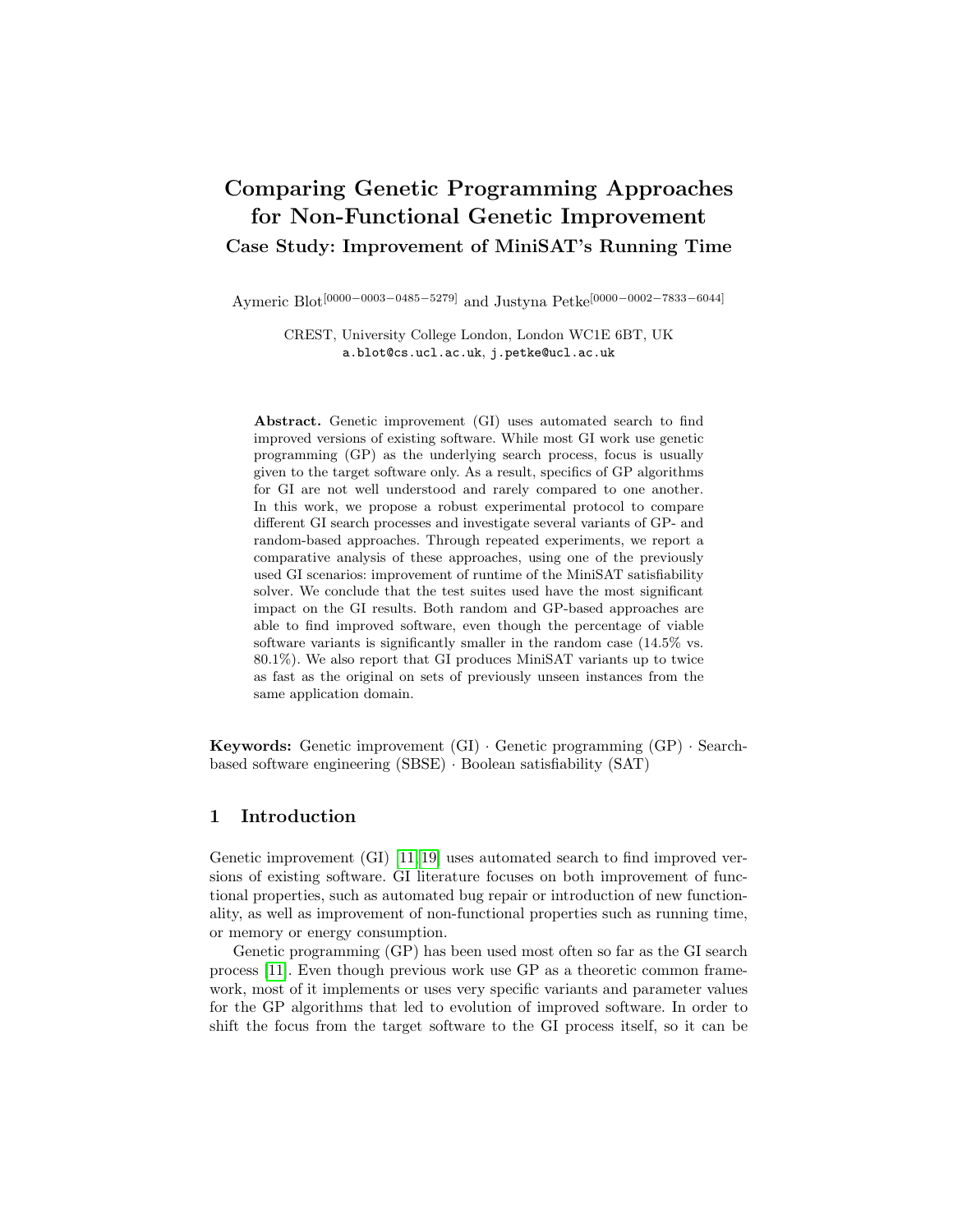better understood, it becomes increasingly necessary to be able to compare and analyse all these proposed search processes.

In this paper, we aim to provide insights on how to compare GI approaches and improve the protocol for applying GI techniques. We consider an existing non-functional improvement GI scenario used in previous work [\[3,](#page-14-0) [12,](#page-15-2) [13\]](#page-15-3), the improvement of the running time of MiniSAT [\[4\]](#page-14-1) on combinatorial interaction testing instances, and a diverse range of various GP-based and random-based search processes. We consider the following research questions:

RQ1 (Effectiveness): How often are noticeable improvements found? RQ2 (Efficiency): How significant are the improvements found? RQ3 (Robustness): How critical are the GP parameter values for GI? RQ4 (Consistency): What is the impact of test cases on the results of GI?

This paper is structured as follows. First, [Section 2](#page-1-0) provides the necessary GI background. Next, [Section 3](#page-2-0) presents the GP structure that will be used in the experiments. [Section 4](#page-3-0) then describes the experimental protocol and which specific GI search processes are compared. Experimental results are presented and discussed in [Section 5.](#page-8-0) Finally, [Section 6](#page-13-0) concludes this paper.

# <span id="page-1-0"></span>2 Genetic Improvement (GI)

Genetic improvement (GI) uses automated search to find improved versions of existing software. In this section, we detail on how the software to be improved will be represented, how it will be modified, and how mutant fitness is assessed. In addition to the related work mentioned in this section see [\[11\]](#page-15-0) for a more comprehensive survey of GI work.

# 2.1 Software Representations

This work focuses, as a lot of previous work [\[11\]](#page-15-0), on processing software source code based on its underlying abstract syntax tree (AST). The main advantage of producing mutated source code, in contrast to, for example, producing mutated binary code [\[15\]](#page-15-4), is that source code mutations and, in particular, patches can be expected to be much more easily understood and thus accepted by software developers [\[17\]](#page-15-5).

Source Code Representation. Implementation-wise, this paper uses the latest version of the  $PyGGI<sup>1</sup>$  $PyGGI<sup>1</sup>$  $PyGGI<sup>1</sup>$  framework, and in particular its XML tree represen-tation introduced in [\[1\]](#page-14-2).  $SrcML^2$  $SrcML^2$  is used to obtain an XML tree for the AST of the original source code file, which is then stripped down to only consider statements inside functions. No specific instrumentation is performed; the only source code modification applied is the addition of explicit brackets around pseudo

<span id="page-1-1"></span><sup>1</sup> <https://github.com/coinse/pyggi>

<span id="page-1-2"></span> $^2$  <https://www.srcml.org/>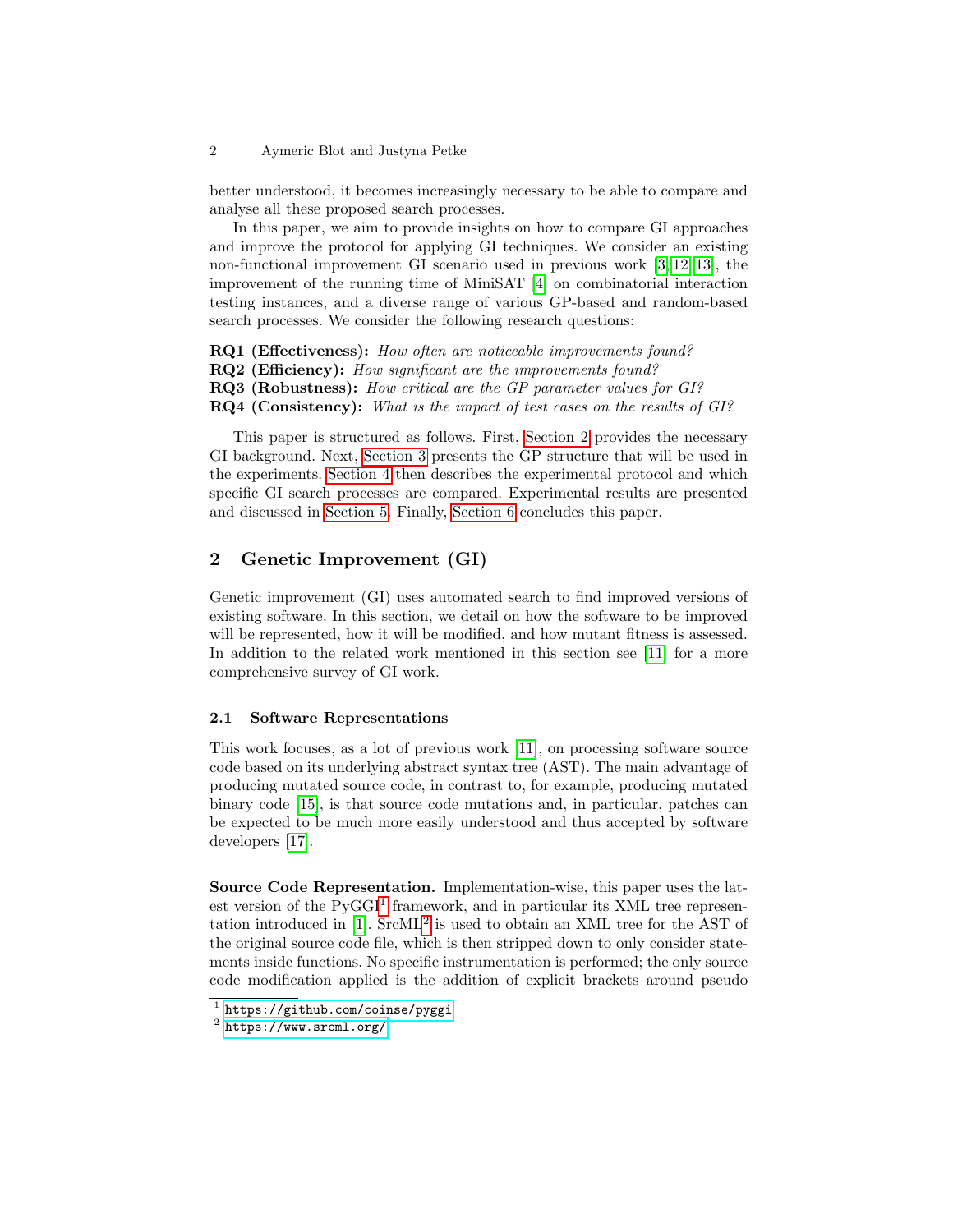blocks (e.g., if statements containing a single line statement with no surrounding bracket) so that modifications of the AST are correctly translated back when generating the modified source code. A successful alternative to AST-based representations is BNF grammar-based representation (e.g., GISMOE [\[3,](#page-14-0)[6,](#page-14-3)[7,](#page-15-6)[12–](#page-15-2)[14\]](#page-15-7)).

Mutants Representation. In contrast to the earliest GI work [\[2\]](#page-14-4), in which populations of entire programs were evolved, most GI work nowadays consider intermediary representations for mutants, focusing on the changes that are applied to the original software. In this paper, the possible changes (or edits) considered are deletions, replacements, and insertions, relatively to any sub-tree of the original software AST. Mutants are then simply represented as a sequence of edits, only translated into source code and compiled for fitness assessment.

# 2.2 Fitness Assessment

The non-functional software property to be optimised is computational speed of software, in particular, its average running time. For all purposes, the original software will be considered already functionally correct and the correctness of mutants will be assessed in comparison with the original software execution (e.g., by providing the same output). Non-functional mutant will be discarded immediately. Previous work have shown that considering a multi-objective approach and using degree of functionality as another objective is a viable alternative that can sometimes even lead to a semantic gain [\[7\]](#page-15-6).

Running time can be an extremely unreliable property to measure precisely, strongly impacted by the environment, with good measurements only achievable after a sufficient number of repetitions. As a proxy measure, previous work used, for example, the number of lines of code executed by the software (e.g., [\[11\]](#page-15-0)). Major drawbacks include heavy source code instrumentation, same weight given to every statement, omission of impact of standard or external libraries, and an arguably strong impact of the compiler optimisation procedure. Instead, we propose to use the total number of executed CPU instructions as reported through the perf UNIX kernel monitoring tool<sup>[3](#page-2-1)</sup>. While the number of CPU instructions still does not provide a deterministic measure [\[16\]](#page-15-8), preliminary results have shown it to be well correlated with running time and several orders of magnitude more stable even when executing experiments in parallel on a single machine.

# <span id="page-2-0"></span>3 Genetic Programming (GP)

Since the inception of genetic improvement (GI), many variants of genetic programming (GP) have been successfully applied to the task of improving existing software. In this work, we focus on and extend a GP structure that has been used in recent non-functional GI work [\[7,](#page-15-6) [12,](#page-15-2) [13\]](#page-15-3), and particularly has already been used on the specific software improvement scenario that we will consider.

<span id="page-2-1"></span> $^3$  [https://perf.wiki.kernel.org/index.php/Main\\_Page](https://perf.wiki.kernel.org/index.php/Main_Page)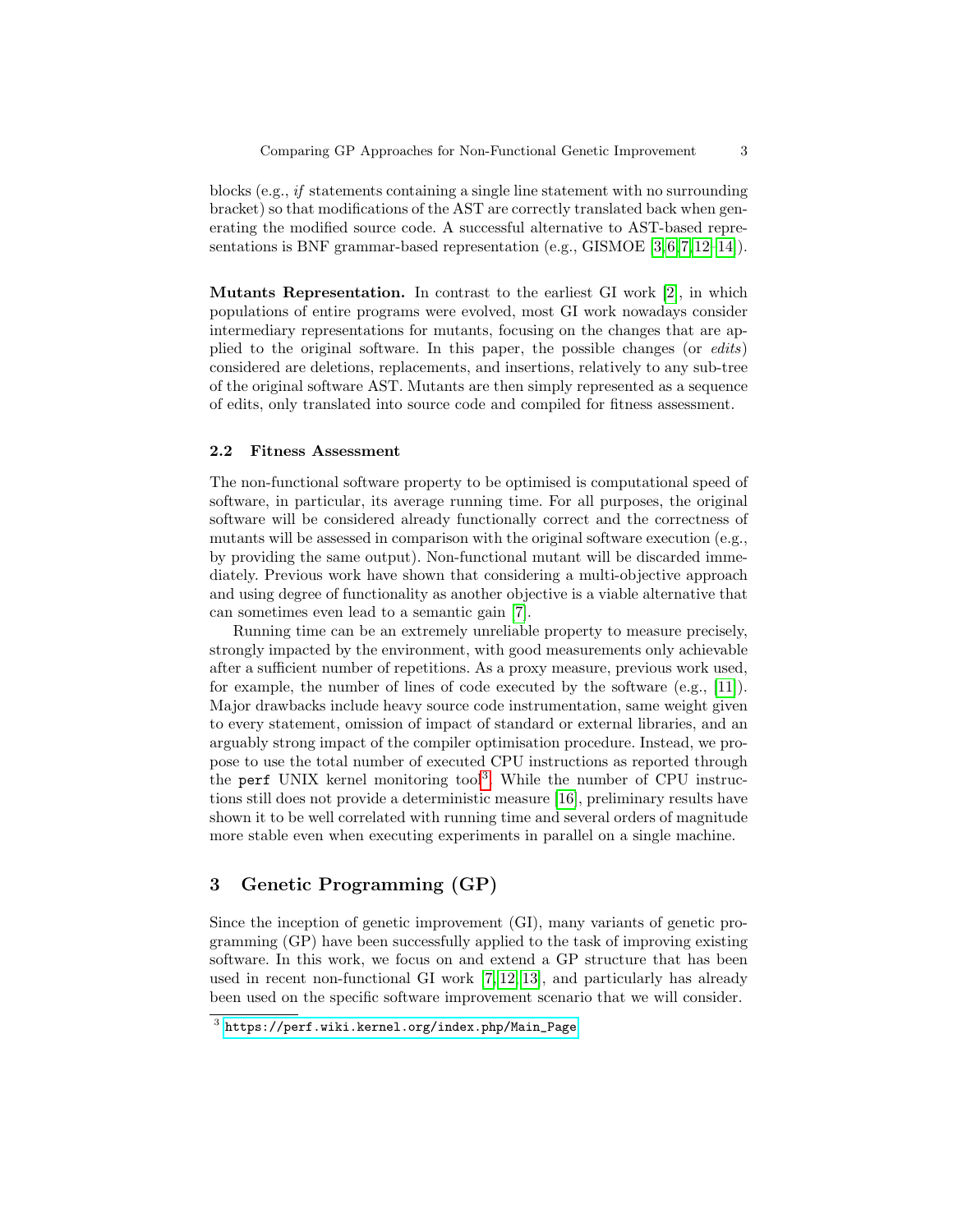This structure is detailed in [Figure 1.](#page-4-0) It considers a fixed size population of  $n$ individuals that it will evolve until the training budget is exhausted. Individuals of the first generation are generated by considering a single random mutation of the original source code. Then, for all subsequent generations, offspring are generated in five successive steps.

- Selection. The fittest individuals of the previous population are selected as parents. In this paper, selection simply amounts to discarding invalid mutants and sorting the remaining individuals according to their fitness.
- **Elitism.** The best  $p_e$  parents are simply added back untouched to better ensure gene transmission.
- **Crossover.** The best  $p_c$  parents are considered successively and crossed with another parent picked uniformly at random to produce a single offspring. GP crossovers in the GI literature include concatenation (e.g., in [\[7,](#page-15-6) [12,](#page-15-2) [13\]](#page-15-3)), 1-point crossover  $(e.g., in [5, 10, 18])$  $(e.g., in [5, 10, 18])$  $(e.g., in [5, 10, 18])$  $(e.g., in [5, 10, 18])$  $(e.g., in [5, 10, 18])$ , or uniform crossover  $(e.g., in [9])$  $(e.g., in [9])$  $(e.g., in [9])$ .
- **Mutation.** The first  $p_m$  best parents are considered successively again and mutated once. The most common mutations include either removing an edit from the edit sequence, selected uniformly at random, or appending a new edit at the end of the edit sequence.
- Regrow. Finally, if not enough offspring have been generated (e.g., if the previous generation could not yield enough valid parents) then new individuals are generated at random with a single mutation.

This structure differs from the previous one by two major points: it includes an elitism step and enables explicit parameterisation. In the previous work up to  $n/2$  parents were selected, and each of them had two offspring, one through crossover and one through mutation, with the risk of completely discarding the genetic material of a parent when both offspring are unsuccessful. In the worst case, the entire population can be decimated in a single population only to restart evolution from scratch [\[7\]](#page-15-6). The elitism step tries to alleviate this issue by providing a way to safely carry the best mutations over to the next generation.

# <span id="page-3-0"></span>4 Experimental Setup

In this section, we present the GI scenario—i.e., the target software to be improved, MiniSAT [\[4\]](#page-14-1), together with the application scenario, combinatorial interaction testing instances—, clarify implementation specifics such as how the source code of MiniSAT is represented, how it will be modified, and how performance is assessed, before finally detailing the experimental protocol.

# 4.1 MiniSAT

This paper targets the automatic improvement of MiniSAT [\[4\]](#page-14-1), a well-known Boolean satisfiability (SAT) solver. MiniSAT is open-source and can be down-loaded online<sup>[4](#page-3-1)</sup>. It has been used several times in previous GI work, such as in [\[1,](#page-14-2) [3,](#page-14-0) [12](#page-15-2)[–14\]](#page-15-7).

<span id="page-3-1"></span> $^4$  <http://minisat.se/MiniSat.html>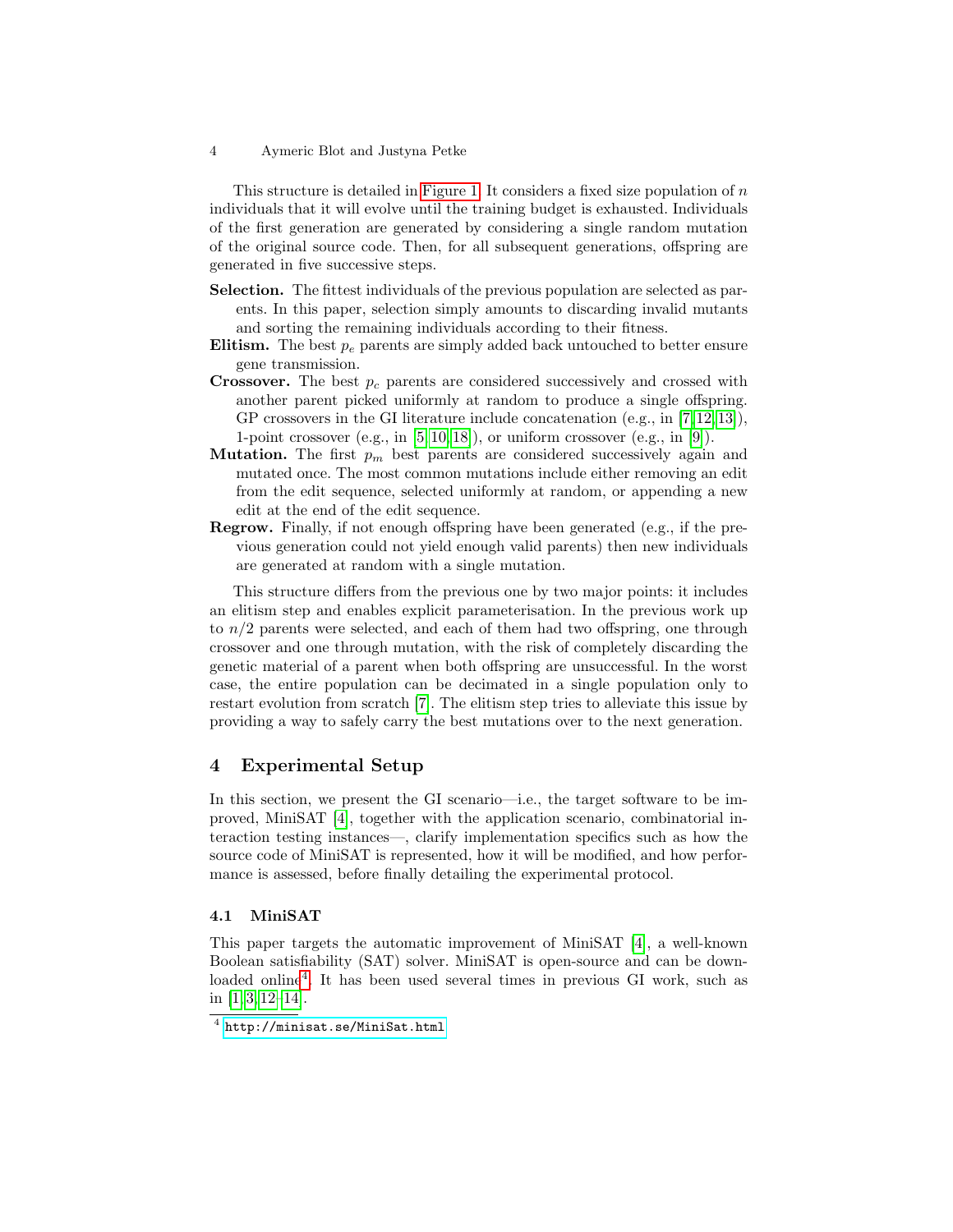```
\triangleright n: population size
p_e, p_c, p_m: number of parents selected for elitism, crossover, mutation
procedure GP(n, p_e, p_c, p_m). Initial generation, generated at random
    pop \leftarrow [while |pop| < n do
        mutant \leftarrow new mutantappend mutant to pop
    end while
    \triangleright Subsequent generations
    repeat
        offspring \leftarrow []\triangleright (1) Selection (here: filter and sort)
        parents \leftarrow selection(pop)\triangleright (2) Offspring by elitism
        for all parent \in parents[0...k_e] do
            append parent to offspring
        end for
        \triangleright (3) Offspring by crossover
        for all parent1 \in parents[0...k<sub>c</sub>] do
            parent2 \leftarrow individual from parents (uniformly at random)mutant \leftarrow crossover(parent1, parent2) or crossover(parent2, parent1)append mutant to offspring
        end for
        \triangleright (4) Offspring by mutation
        for all parent \in parents[0...k_m] do
            mutant \leftarrow mutation(parent1)append mutant to offspring
        end for
        \triangleright (5) If not enough parents: fill with random mutants
        while |offspring| < n do
            mutant \leftarrow \text{new mutant}append mutant to offspring
        end while
        pop \leftarrow offspring
    until training budget exhausted
    return overall best mutant ever evaluated
end procedure
```
Fig. 1: Genetic programming search

Two versions of MiniSAT were previously considered, minisat2-070721 and minisat-2.2.0, based on the winning entries of SAT-Race 2006 and 2009, respectively. We used the latest version and focus on a single file, core/Solver.cc, which contains the code pertaining to the search process.

As input, we use combinatorial interaction testing (CIT) instances, a GI scenario proposed in [\[12\]](#page-15-2) and reused in later work. In particular, we use the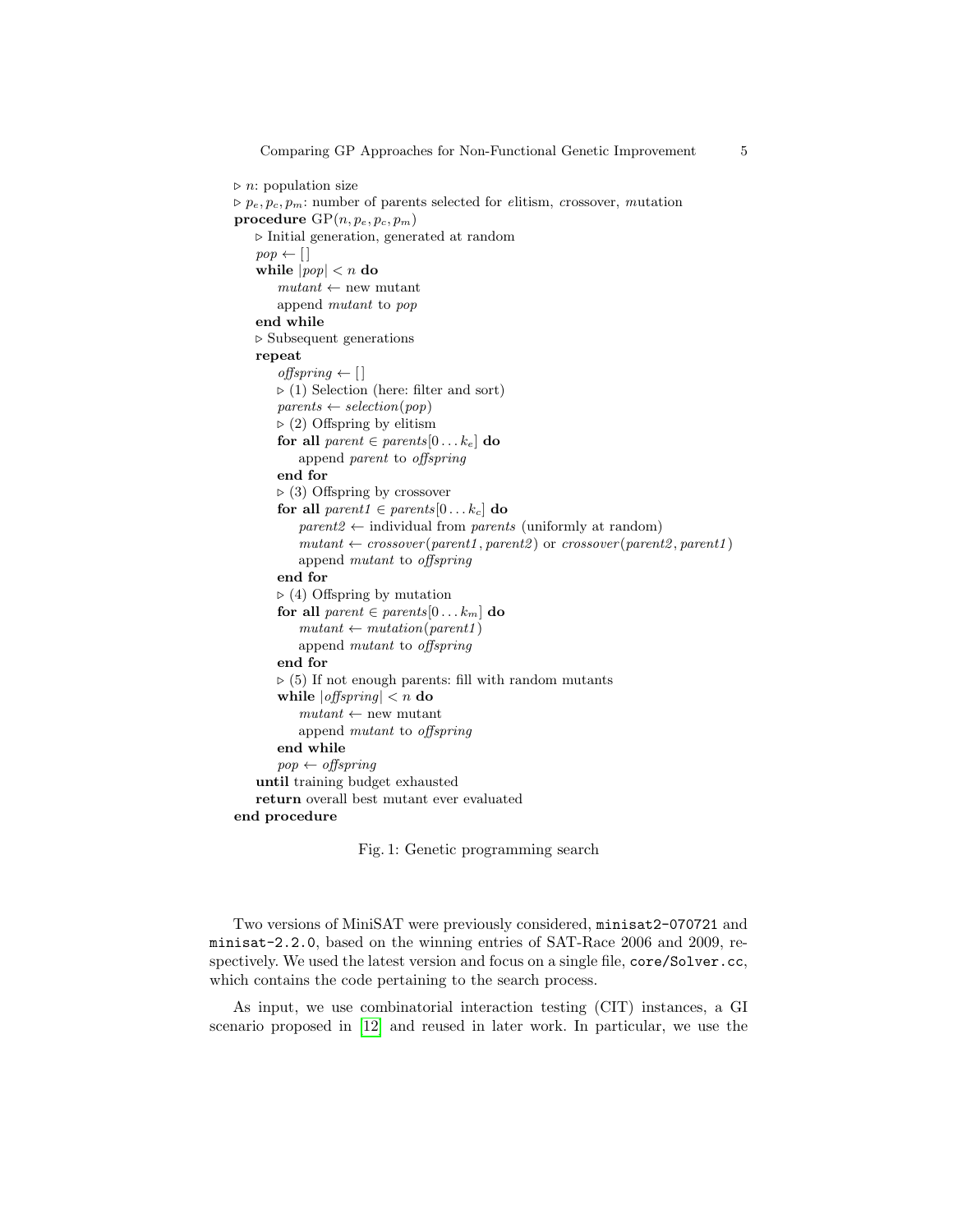130 instances described in [\[13\]](#page-15-3), split following the 5 "bins" according to their satisfiability (SAT or UNSAT) and the time taken by MiniSAT to solve them<sup>[5](#page-5-0)</sup>.

### 4.2 Experimental Protocol

The purpose of GI is to obtain, from a given software, a better software, in terms of either functional or non-functional property. In previous work, especially in the case of automated bug fixing, only one test suite was often used, leading frequently to overfitting, as pointed out in [\[8\]](#page-15-12). For that reason, it is necessary to split data into at least two disjoint sets of inputs in order to properly control for generalisation, which has been done in the non-functional work to-date. Additionally, previous GI work [\[7,](#page-15-6) [11\]](#page-15-0) has shown that, especially using GP and edit list as representation for the mutated software, an intermediary filtering step was extremely useful to reduce bloat, focus on fewer edits, and improve generalisation. Our experimental protocol thus consists of the following steps:

- Pre-processing. The set of inputs is disjointly split between training, validation, and test inputs. When considering multiple bins of input, all of them are split independently and then interwoven so that each of the training, validation, and test input sets also contains the same number of sub-bins, thus ensuring that they all follow the same distribution of bins as the entire set of inputs.
- Training. Training is the main, most important, and most computationally expensive part of the experimental protocol. Starting from an initially empty mutant, the search process (e.g.,  $GP$ ) produces incrementally *better* individuals, before returning a single mutated software when the training budget is exhausted. The final training mutant can, for example, be the best individual of the last GP generation, or the best overall mutant for random search. No new software modification is to be investigated beyond this point.
- Validation. The final training mutant very often overfits to the training data. The validation steps tries, by considering previously unseen input, to filter out mutations that do not seem to generalise. This step also allows for a simpler and more understandable software to be returned.
- Test. Again, new unseen data is used to reassess the performance of the final validated mutant. It is extremely important that the final software is not modified: any decision or analysis process, including singling out individual mutations, should have been performed during the validation process.

Additionally, we also reassess the performance of the final training mutant to control the impact of the filtering performed during the validation step.

Additionally, to select the training, validation, and test sets, we propose to use a repeated procedure based on nested k-fold cross-validation. This procedure, illustrated in [Figure 2,](#page-6-0) ensures a fair usage of every instance across the

<span id="page-5-0"></span><sup>5</sup> Fastest SAT instances, fastest UNSAT instances, SAT instances, UNSAT instances, and slowest (both SAT or UNSAT) instances. Respective bin sizes: 50, 37, 17, 18, 8.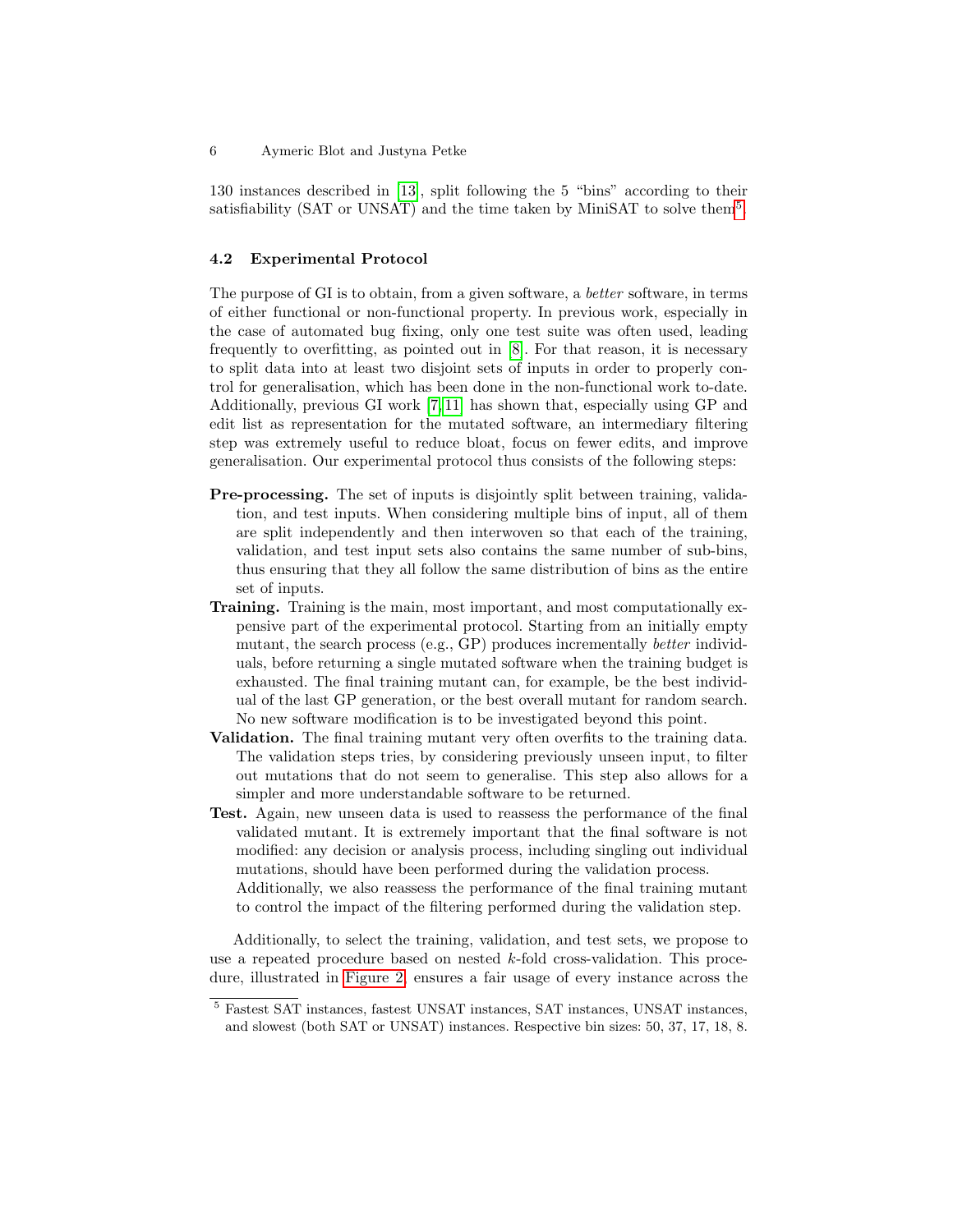<span id="page-6-0"></span>

Fig. 2: Example of nested 5-fold cross validation using a single fold for test  $(X)$ and  $k-1$  folds for both validation (V: single random fold from the remaining  $k-1$  folds) and training (T: all remaining  $k-2$  folds). Each of the five folds is successively used once for the test step  $(X)$ .

multiple steps and control the consistency of the GI process. Firstly, inputs (independently for each bin) are shuffled and split into k disjoint subsets (or *folds*). For k successive sets of experiments, each of the k folds is successively used during the test step, leaving  $k - 1$  folds for both training and validation. Within these  $k - 1$  folds, one is picked uniformly at random for the validation subset, leaving the last  $k - 2$  for the training subset. In the experiments, we use  $k = 5$ , thus five sets of experiments will be conducted, each using 60% of each bin of inputs in the training step, 20% in the validation step, and 20% in the test step.

Note that while the validation and test steps will use every single of their respective instances, search processes will not necessarily use all the training instances during the training step. For example, previous GI work using GP advocated sampling a single instance from each bin before every generation [\[7\]](#page-15-6), while for random search we will simply use a fixed subset of instances. The reason is the computational cost of evaluating software on all instances: impractical and inefficient for each and every mutant generated during training, but necessary to reliably assess performance in the two other much shorter steps. Finally, so that multiple approaches can be fairly compared, it is critical that every search process, disregarding their specific instance usage strategy, is given equal opportunity to all training instances: in no circumstance should the training set be tailored to a specific search process.

# 4.3 Search Processes

A total of eight GP search processes are compared, together with a baseline constituted of four random searches. The GP search processes follow the structure introduced in [Figure 1,](#page-4-0) with four different population sizes  $n \in \{10, 20, 50, 100\}$ for a total budget of 2000 mutant evaluations. Half of them will use the elitism mechanism with  $p_e = 0.1 \cdot n$  and  $p_c = p_m = 0.45 \cdot n$ , carrying the best  $10\%$ individuals to the next population<sup>[6](#page-6-1)</sup>, while the other half will follow previous work with  $p_e = 0$  and  $p_c = p_m = 0.5 \cdot n$ . These very small populations sizes are justified by the large amount of computational time used for fitness computation; the successful use of a population of  $n = 10$  is corroborated in [\[7\]](#page-15-6) while

<span id="page-6-1"></span><sup>&</sup>lt;sup>6</sup> After rounding, we use  $\{p_e, p_c, p_m\} = \{1, 5, 4\}, \{2, 9, 9\}, \{5, 23, 22\}, \text{ and } \{10, 45, 45\}$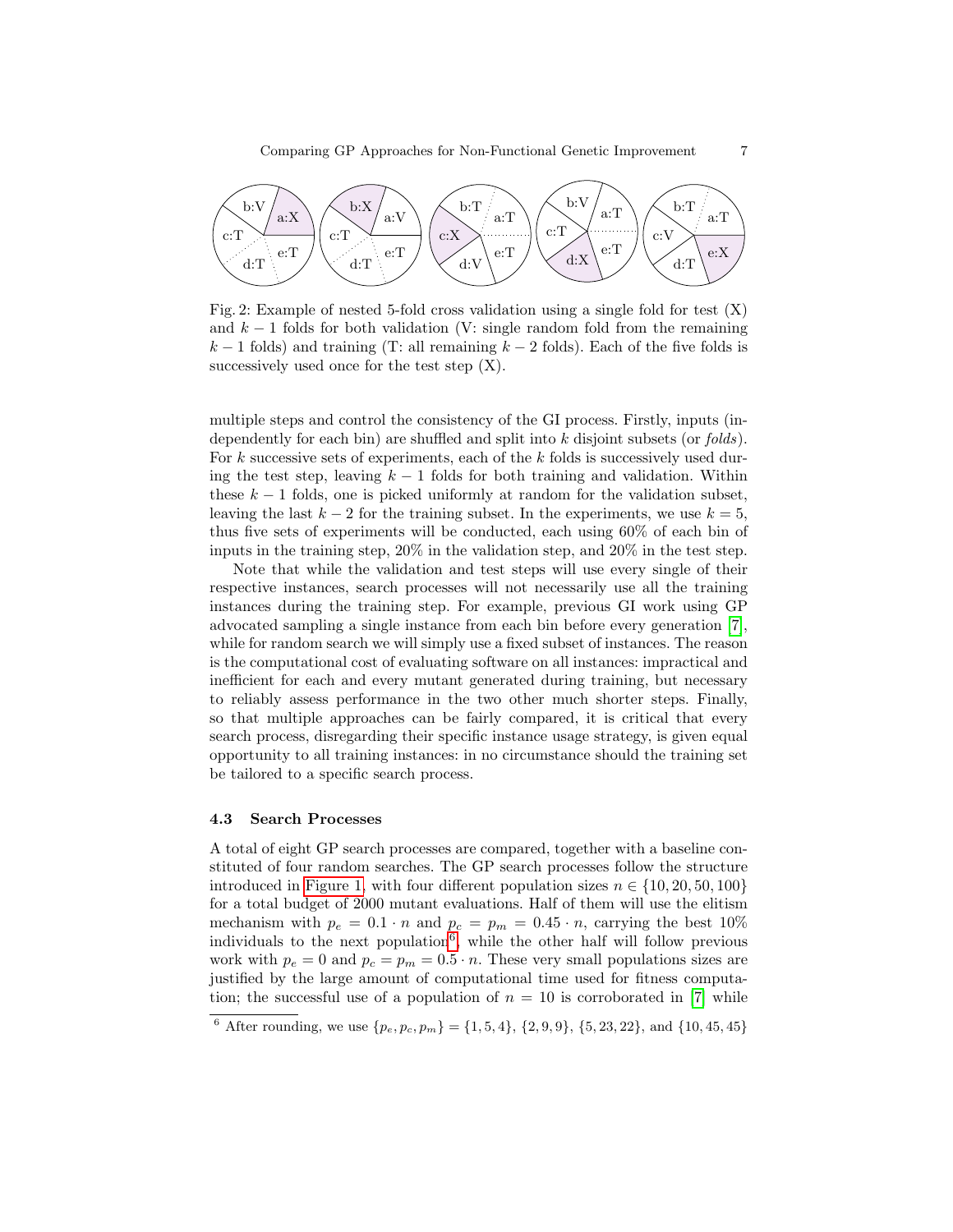$n = 100$  is used, for example, in [\[13\]](#page-15-3). Furthermore, we deviate from previous work using a similar GP structure with a concatenation crossover in favour of a 1-point crossover, preliminary experiments having shown that the former generates unreasonable and unsustainable amount of bloat, especially with very small populations (thus at equal training budget, more generations).

In addition to these eight GP search processes, four random searches are included as a baseline, in which new individuals are simply generated independently and uniformly at random and the final mutant is the one with overall best fitness. These random searches are parameterised with the maximum number  $m$ of edits that are generated for each new mutant. We consider  $m = 1$  (i.e., each mutant contains a single random edit), and  $m = 2, 5, 10$  to enable generating more complex mutants.

The only difference between the two types of search processes is the number of training instances used and therefore the subsequent training budget. On the one hand, to compute fitness GP will use as in previous work five instances that are resampled at the start of every generation (a single instance from each bin). It arguably implies an initial very unreliable fitness in terms of both functional and non-functional properties, but the evolutionary process ensures that the longer a mutation lives in the population, the more instances it has been trained on and thus increasing reliability. On the other hand, fitness in random search cannot rely on subsequent evaluations so instead more instances are used: twenty in total, four instances from each bin. As a direct consequence, to keep the overall same number of software execution and ensure fair comparison, the training budget is reduced to 500 mutant evaluations, one forth of the GP training budget.

In the experiments the four approaches using GP without elitism will be referred to as  $GP(n)$ , with  $GP_e(n)$  used for the four approaches using GP with elitism and  $Rand(m)$  for the four random-based approaches.

#### 4.4 Filtering

Two successive filtering procedures are applied during the validation step. The first filtering is based on the assumption that GP-based search may produce a large amount of bloat. Every edit is successively removed from the edit sequence and discarded if its omission has no impact on the mutated source code. More precisely, this filtering targets patterns in which, for example, a single statement is deleted multiple times, modified, then deleted. It is usually very cheap as it does not require any fitness computation, but has, however, no impact on the mutant performance.

The second filtering (from [\[13\]](#page-15-3)) aims to improve generalisation by discarding edits that fail to generalise on previously unseen instances. The fitness of every edit is first computed independently, then edits are sorted by fitness, and the final mutant is constructed by adding edits one at a time if their addition has a positive impact. This process consumes at most twice as many fitness evaluations as the size of the edit sequence. This specific filtering works best when edits are independent.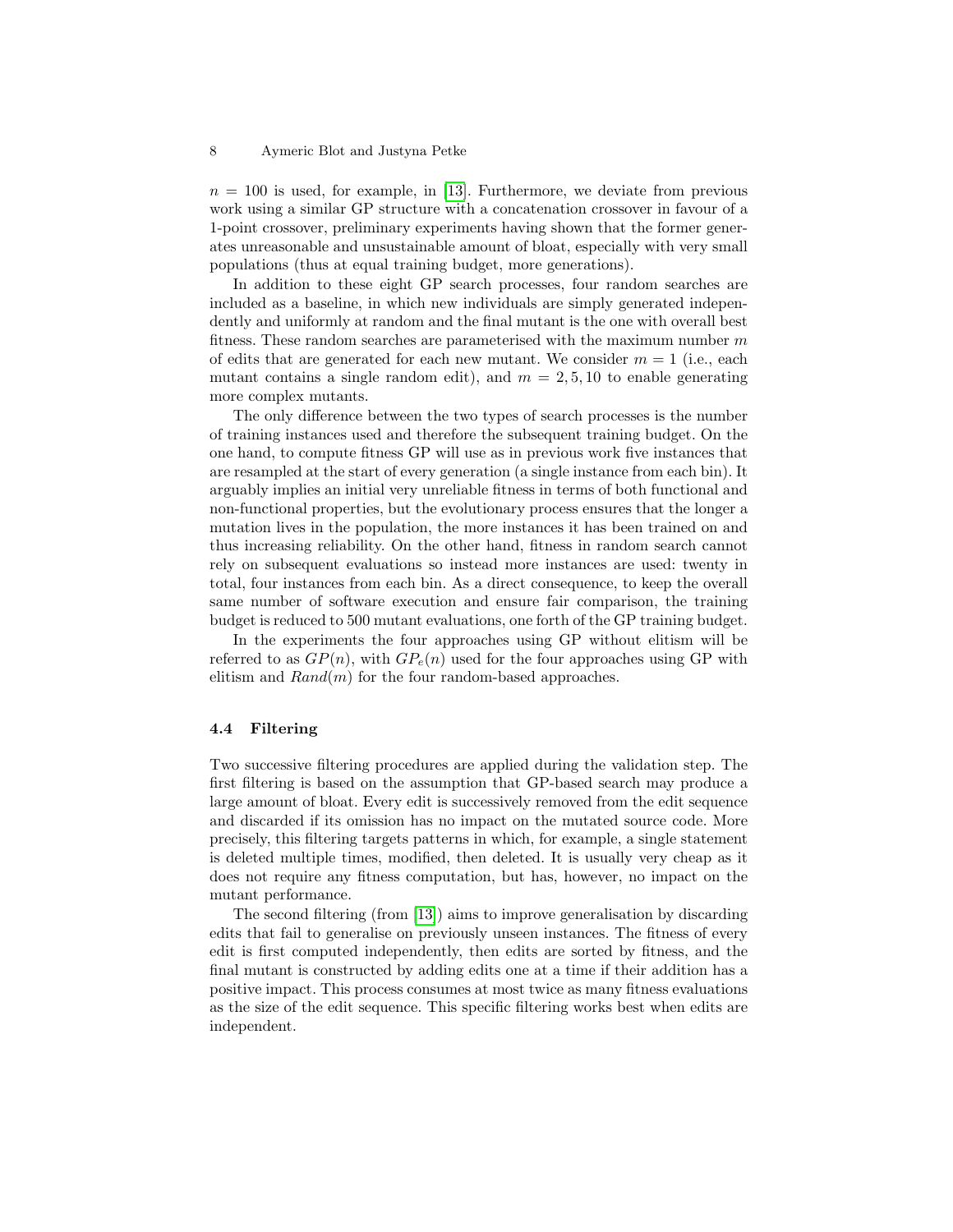<span id="page-8-1"></span>

Fig. 3: Distribution of evaluation outcomes for random- and GP-based approaches

# <span id="page-8-0"></span>5 Results and Discussion

Training and validation step were conducted in parallel on four cores of a dedicated  $(8 \times 3.4\text{GHz}, 16\text{GB RAM})$  Intel i7-2600 machine, running CentOS-7 with Linux kernel 3.10.0 and GCC 4.8.5. The testing step was conducted sequentially on a single core.

### 5.1 Overall Training Results

The 40 GP training runs required between 7 to 13 hours to complete, with an average of 10 hours. The four random-based approaches required between 30 minutes to 5 hours, with an average of about 2 hours. Variance in training time can be explained by instances with different processing time being sampled.

[Figure 3](#page-8-1) shows the distribution of outcome of every mutant during the training step, separated between random search and GP, together with the empirical cumulative distribution function (ECDF), i.e., the fraction of the successful mutants better than a given fitness. Because fitness values are computed using different instances they are normalised and indicated as a ratio with the fitness of the original software on the same instances. Random-based approaches generated 10000 mutants, with only 14.5% of them viable and very few with a noticeable impact. 72% failed to compile, and the remaining 13.5% either crashed, stalled, or produced an incorrect satisfiability output. GP-based approaches generated 80000 mutants, within which only 14.3% failed to compile while 80.1% were successful, with a very large fraction of them reporting large improvements over the original software. This indicates that a very high efficiency for the 1-point crossover for combining existing mutations and generating valuable mutants.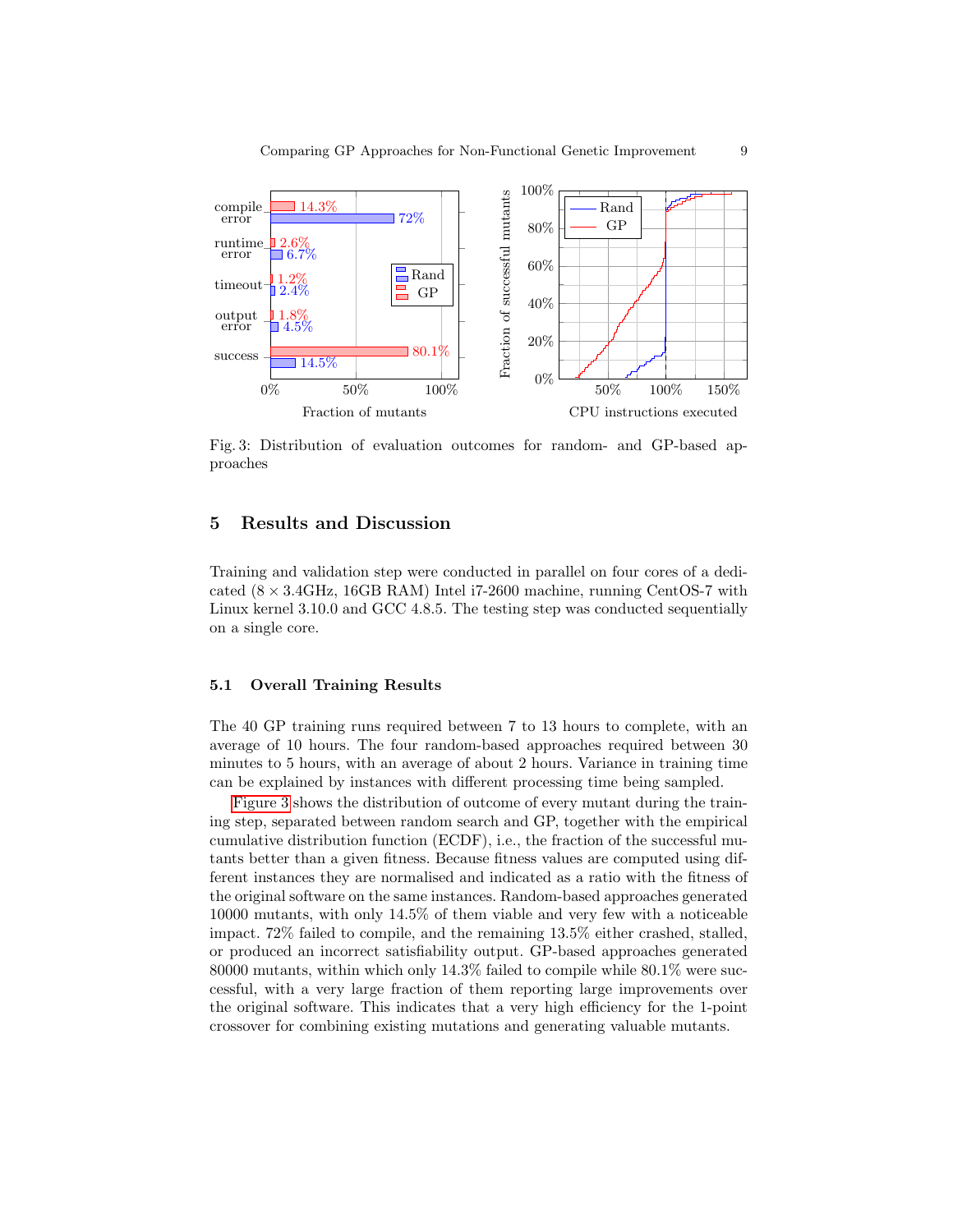<span id="page-9-0"></span>

|             | Training       |            |                |            | Validation     |                          | Test       |                |         |                |  |
|-------------|----------------|------------|----------------|------------|----------------|--------------------------|------------|----------------|---------|----------------|--|
| Search      | <b>Size</b>    | <b>CPU</b> | Size'          | <b>CPU</b> | $Size^{\star}$ | $CPI^{\star}$            | <b>CPU</b> | Time           | $CPU^*$ | $Time^{\star}$ |  |
| GP(10)      | 16             | 99.9%      | 11             | 99.9%      | 7              | 99.9%                    | 99.9%      | 99.2%          |         | 99.9% 100.4%   |  |
| GP(20)      | 32             | 92.7%      | 12             | 123.4%     | 5              | 93.5%                    | $40.5\%$   | 52.7%          | 67.4\%  | 76.1\%         |  |
| GP(50)      | 23             | 69.6%      | 11             | $102.6\%$  | 3              | 99.4%                    | 77.7%      | 91.3\%         | 99.6%   | 98.8%          |  |
| GP(100)     | 16             | 63.8%      | 13             | 111.3%     | $\overline{4}$ | 99.9%                    |            | 87.7% 100.3%   |         | 99.9% 100.6%   |  |
| $GP_e(10)$  | 1304           | 33.5%      | 26             | 114.4\%    | 13             | 90.8%                    | $44.1\%$   | $50.5\%$       | 62.8%   | 70.6\%         |  |
| $GP_e(20)$  | 268            | 57.7%      | 21             | $105.5\%$  | 4              | 91.0%                    | 43.7\%     | 57.1\%         | 63.0%   | 71.1\%         |  |
| $GP_e(50)$  | 15             | 78.2%      | 7              | 123.6%     | 5              | 96.7%                    | 80.0%      | 87.9%          | 98.5%   | 99.6%          |  |
| $GP_e(100)$ | 6              | 64.8%      | 6              | $107.1\%$  | $\overline{2}$ | $100.0\%$                | $36.2\%$   | 45.7%          | 100.0%  | 99.3%          |  |
| Rand(1)     | 1              | 66.5%      | 1              | 114.0%     | $\overline{0}$ | $\overline{\phantom{m}}$ |            | 89.2\% 101.4\% |         |                |  |
| Rand(2)     | $\overline{2}$ | 67.0%      | $\overline{2}$ | 114.5%     | $\theta$       | $\overline{\phantom{m}}$ |            | 89.7% 102.5%   |         |                |  |
| Rand(5)     | 1              | 75.0%      | 1              | 109.0%     | $\theta$       | $\overline{\phantom{a}}$ | $60.5\%$   | 66.9%          |         |                |  |
| Rand(10)    | 2              | 74.9%      | $\overline{2}$ | 107.2%     | 1              | 100.0%                   | 63.3%      | 66.3%          | 100.0%  | $99.3\%$       |  |

Table 1: Experimental results for all variants (first split).

Size, Size', Size<sup>\*</sup>: patch size (number of edits) of the final training mutant, of the cleaned-up mutant, and of the final validation mutant.

 $CPU, CPU^*$  (Time, Time<sup>\*</sup>): percentage of CPU instructions (running time) of the final training and validation mutant, compared to the unmodified software.

### 5.2 Comparison of Approaches

[Table 1](#page-9-0) to [Table 5](#page-11-0) respectively report on the performance of the twelve approaches over the five repetitions and splits of instances. For each approach we first report, for the training step, the size and fitness estimate of the final training mutant. Then, for the validation step we report the cleaned-up size of the final training mutant and its fitness, and the size and fitness after filtering. Finally, for the test step, we report, for both the final training mutant and the final validation mutant, the fitness in terms of both the number of CPU instructions and the actual running time. Again, fitness values are indicated as a ratio of the fitness with the original software on the same instances. An illustration of the relationships between these results is presented in [Figure 4.](#page-12-0)

Firstly, while the results are mostly consistent within a single instance split, they greatly differ from one split to another. Furthermore, the instance sets of the validation and the test steps induce extremely different results, albeit being from identical size and sampled from the same distribution. This difference in results points towards a high heterogeneity in the data set, easily explained by the small number of SAT instances used (only 130 CIT instances).

The results do not show any noticeable impact on neither the size of the population nor the use of elitism on the performance of the GI process. While a statistical analysis using a considerably larger amount of GI runs for each approach might yield better insight on the impact of GP parameters, significant difference in performance within the selected parameter values is unlikely. The four random-based approaches also show no significant difference in performance.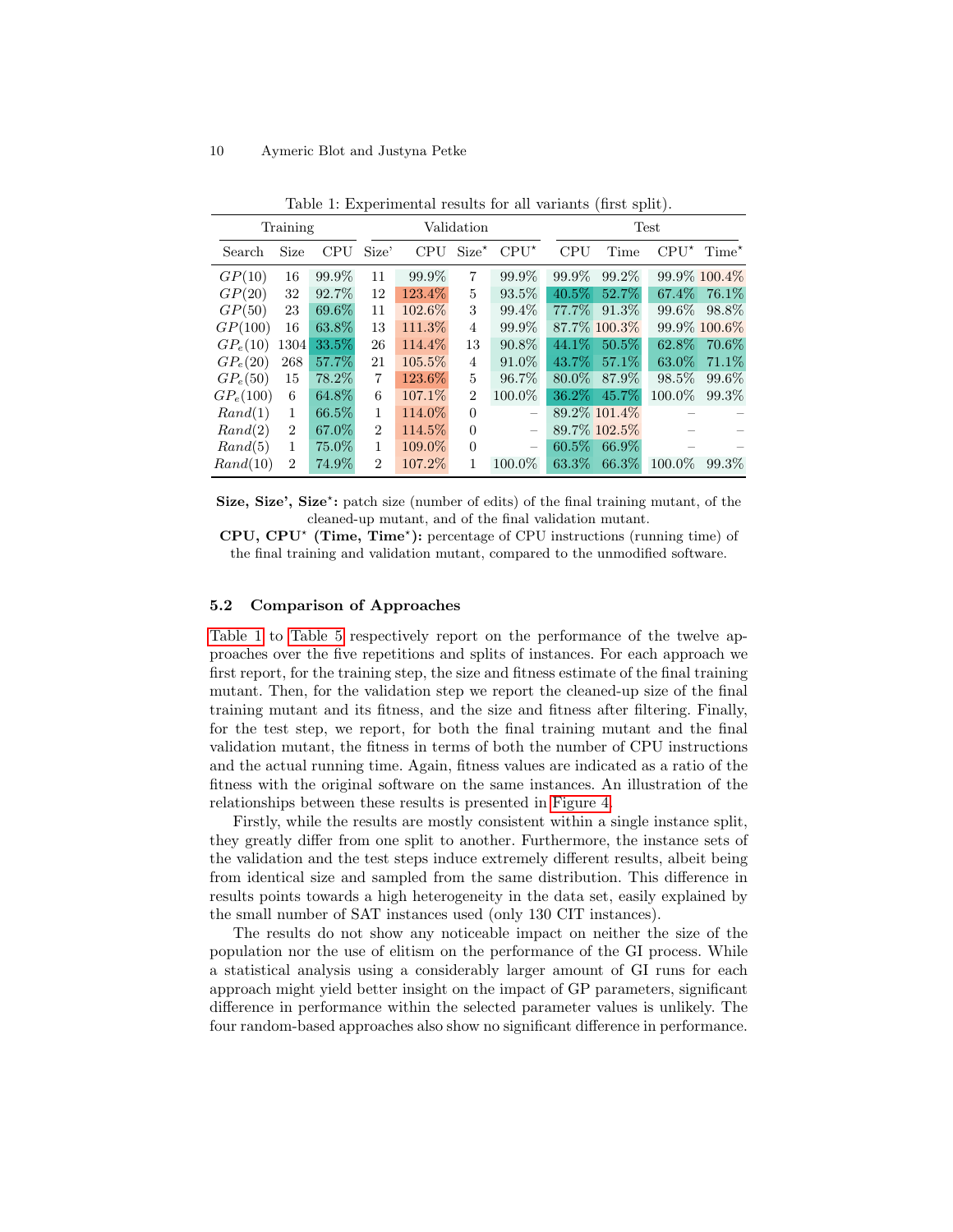| Training    |                |        |                | Validation |                             | <b>Test</b>              |               |                 |           |                |
|-------------|----------------|--------|----------------|------------|-----------------------------|--------------------------|---------------|-----------------|-----------|----------------|
| Search      | <b>Size</b>    | CPU    | <b>Size</b>    | <b>CPU</b> | $Size^*$                    | $CPI^{\star}$            | <b>CPU</b>    | <b>Time</b>     | $CPU^*$   | $Time^{\star}$ |
| GP(10)      | 71             | 38.6%  | 27             | 155.3%     | 3                           | 93.6%                    |               | 127.1% 135.8%   | 88.0%     | 88.2%          |
| GP(20)      | 40             | 20.0%  | 13             | 117.7%     | 6                           | 99.7%                    |               | 98.5\% 113.4\%  | 99.6%     | 99.7%          |
| GP(50)      | 16             | 54.9%  | 13             | 165.7%     | 5                           | 99.9%                    | 151.9% 205.6% |                 |           | 100.0% 100.1%  |
| GP(100)     | 5              | 55.6%  | 5              | 136.6%     | 1                           | 100.0%                   | 126.4% 154.0% |                 | 100.0%    | 99.8%          |
| $GP_e(10)$  | 45             | 38.6%  | 29             | 100.7%     | $\mathcal{D}_{\mathcal{L}}$ | $100.0\%$                | $90.9\%$      | $91.5\%$        | $100.0\%$ | 99.8%          |
| $GP_e(20)$  | 62             | 15.7%  | 19             | 117.7%     | $\overline{7}$              | 100.0%                   | 102.9% 119.8% |                 | 100.0%    | 99.7%          |
| $GP_e(50)$  | 31             | 44.2%  | 12             | 118.8%     | 5                           | 99.7%                    |               | 97.8% 112.7%    | 99.7%     | 99.6%          |
| $GP_e(100)$ | 19             | 49.9%  | 12             | 123.8%     | 3                           | 93.4\%                   |               | $90.7\%$ 105.5% | 81.2%     | 84.6%          |
| Rand(1)     | 1              | 48.3%  | $\mathbf{1}$   | 151.1%     | $\Omega$                    | $\overline{\phantom{a}}$ | 114.9% 123.0% |                 |           |                |
| Rand(2)     | $\overline{2}$ | 44.4\% | $\overline{2}$ | 107.9%     | 1                           | 100.0%                   | 105.1% 106.8% |                 | $100.0\%$ | 99.7%          |
| Rand(5)     | $\overline{2}$ | 70.2\% | $\overline{2}$ | 108.0%     | 1                           | $100.0\%$                | 89.9%         | 86.8%           |           | 100.0% 100.5%  |
| Rand(10)    | 1              | 51.8%  | 1              | 107.4%     | $\overline{0}$              |                          | 91.9%         | $96.1\%$        |           |                |

Table 2: Experimental results for all variants (second split).

Table 3: Experimental results for all variants (third split).

<span id="page-10-0"></span>

| Training    |                |            |      | Validation |                | <b>Test</b>              |            |                 |               |                |
|-------------|----------------|------------|------|------------|----------------|--------------------------|------------|-----------------|---------------|----------------|
| Search      | Size           | <b>CPU</b> | Size | <b>CPU</b> | $Size^*$       | $CPU^*$                  | <b>CPU</b> | Time            | $CPU^*$       | $Time^{\star}$ |
| GP(10)      | 28             | 69.4%      | 9    | 102.5%     | 6              | 99.8%                    | 76.5%      | 76.0%           |               | 99.7% 100.8%   |
| GP(20)      | 63             | 86.7%      | 10   | 107.7%     | 6              | 100.0%                   |            | 130.2\% 138.0\% | $100.0\%$     | 99.8%          |
| GP(50)      | 7              | 26.2\%     | 7    | 151.1%     | 1              | $100.0\%$                | 74.9%      | 71.6%           | 100.0% 100.3% |                |
| GP(100)     | 8              | 60.8%      | 6    | 109.3%     | 1              | $100.0\%$                | 62.9%      | 64.1\%          | 100.0%        | 98.4\%         |
| $GP_e(10)$  | 19             | 69.3%      | 5    | 93.2%      | 3              | $100.0\%$                | 98.5%      | 98.2%           | 100.0%        | 99.5%          |
| $GP_e(20)$  | 1              | $100.0\%$  | 1    | $100.0\%$  | 1              | $100.0\%$                |            | 100.0% 100.4%   | $100.0\%$     | 99.4\%         |
| $GP_e(50)$  | 21             | 25.7%      | 9    | 111.2\%    | 3              | 100.0%                   |            | 102.2\% 113.2\% | 100.0% 100.8% |                |
| $GP_e(100)$ | 5              | 48.2\%     | 5    | 109.2%     | $\overline{2}$ | 93.6%                    | 76.3%      | 74.6%           | 76.3%         | 74.7%          |
| Rand(1)     | 1              | 64.9%      | 1    | 107.7%     | $\overline{0}$ |                          | $50.1\%$   | 49.0%           |               |                |
| Rand(2)     | 1              | 65.7%      | 1    | 118.1%     | $\theta$       | $\overline{\phantom{0}}$ |            | 100.3% 108.4%   |               |                |
| Rand(5)     | $\overline{2}$ | 52.2\%     | 2    | 107.9%     | 1              | $100.0\%$                | 86.9%      | 89.0%           | 100.0% 100.3% |                |
| Rand(10)    | 3              | 69.0%      | 3    | 98.8%      | $\overline{2}$ | 98.8%                    |            | 104.3\% 105.3\% | 104.3% 106.9% |                |

Focusing on the very first set of experiments [\(Table 1\)](#page-9-0), most of GP-based and random-based approaches report final mutants using around 70% of the number of CPU instructions executed compared to the original software, with the best mutant reporting using only as much as 33.5%. Mutants generated by GP approaches used between 6 and 26 edits, with the best mutants of random-based approaches containing only a single or two edits. The training performance of all mutants failed to generalise to the set of validation instances, with only three mutants surviving the filtering process with more that 5% fitness improvement. All three mutants did then further generalise on the final test set of instances,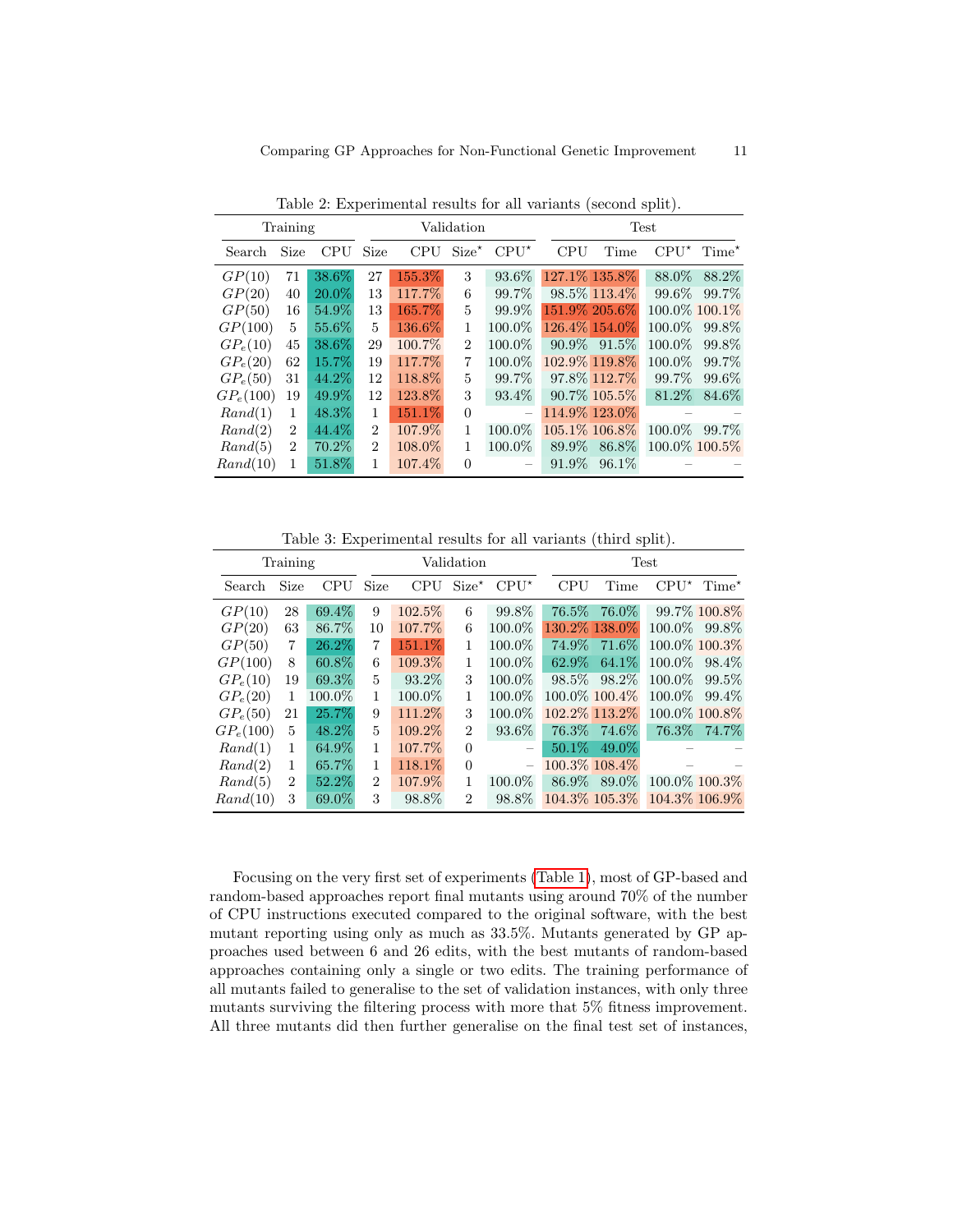<span id="page-11-1"></span>

|             | Training       |            |                |            | Validation     |               | Test          |              |               |                |  |
|-------------|----------------|------------|----------------|------------|----------------|---------------|---------------|--------------|---------------|----------------|--|
| Search      | <b>Size</b>    | <b>CPU</b> | <b>Size</b>    | <b>CPU</b> | $Size^{\star}$ | $\text{CPU*}$ | <b>CPU</b>    | Time         | $CPU^*$       | $Time^{\star}$ |  |
| GP(10)      | 26             | 93.8%      | 9              | 91.6%      | 6              | 91.6%         | 126.9% 121.4% |              | 126.9% 121.1% |                |  |
| GP(20)      | 54             | $22.2\%$   | 13             | 55.0%      | 6              | 50.2%         | 126.3% 129.7% |              | 124.7% 128.2% |                |  |
| GP(50)      | 9              | 82.8%      | 7              | 91.0%      | 6              | 54.0%         | 126.0% 120.7% |              | 115.8% 111.8% |                |  |
| GP(100)     | 7              | 57.8%      | $\mathbf{5}$   | 75.4%      | 3              | 75.4%         | $92.0\%$      | $91.8\%$     | $92.0\%$      | 91.7\%         |  |
| $GP_e(10)$  | $\overline{2}$ | 99.8%      | $\overline{2}$ | 99.9%      | $\overline{2}$ | 99.9%         |               | 99.8% 101.0% |               | 99.8% 101.1%   |  |
| $GP_e(20)$  | 49             | $22.2\%$   | 9              | 54.9%      | 8              | 49.8%         | 126.2% 127.7% |              |               | 123.8% 124.9%  |  |
| $GP_e(50)$  | 6              | 82.8%      | 6              | 99.7%      | $\overline{4}$ | 99.7%         | 130.6% 135.6% |              |               | 130.6% 134.6%  |  |
| $GP_e(100)$ | 10             | 48.9%      | 9              | 119.6%     | 5              | 50.1%         | 111.2% 118.1% |              |               | 124.7% 127.8%  |  |
| Rand(1)     | 1              | 57.4%      | 1              | 77.2%      | $\mathbf{1}$   | 77.2%         | 122.8% 115.6% |              | 122.8% 114.8% |                |  |
| Rand(2)     | 1              | 77.1\%     | 1              | 75.4%      | $\mathbf{1}$   | 75.4%         | 92.0%         | $90.9\%$     | 92.0%         | $92.1\%$       |  |
| Rand(5)     | 3              | 57.7%      | 3              | 99.9%      | $\mathbf{1}$   | 99.8%         | $96.4\%$      | 98.3%        | 96.1\%        | 99.2%          |  |
| Rand(10)    | 1              | 77.1\%     |                | 75.4%      | 1              | 75.4\%        | $92.0\%$      | 91.2%        | 92.0%         | 91.1\%         |  |

Table 4: Experimental results for all variants (fourth split).

Table 5: Experimental results for all variants (fifth split).

<span id="page-11-0"></span>

|             | Training       |            |                          |            | Validation     |           | Test       |                 |               |                |
|-------------|----------------|------------|--------------------------|------------|----------------|-----------|------------|-----------------|---------------|----------------|
| Search      | Size           | <b>CPU</b> | Size                     | <b>CPU</b> | $Size^{\star}$ | $CPU^*$   | <b>CPU</b> | Time            | $CPU^*$       | $Time^{\star}$ |
| GP(10)      | 0              | 100.0%     |                          |            |                |           |            |                 |               |                |
| GP(20)      | 36             | 21.6\%     | 16                       | $105.6\%$  | $\overline{4}$ | 75.1\%    |            | timeout timeout | 97.1\%        | 96.9%          |
| GP(50)      | 6              | 83.9%      | 5                        | $91.5\%$   | 3              | 53.5%     | 89.0%      | 81.7%           | 119.8% 115.0% |                |
| GP(100)     | 4              | 54.7%      | $\overline{4}$           | 130.1\%    | 1              | $100.0\%$ | $109.1\%$  | 108.8%          | 100.0%        | 99.4%          |
| $GP_e(10)$  | $\overline{0}$ | $100.0\%$  | $\overline{\phantom{0}}$ |            |                |           |            |                 |               |                |
| $GP_e(20)$  | 88             | 29.6\%     | 15                       | 53.2%      | 11             | 53.2%     | 119.2%     | 116.6%          | 119.2% 116.5% |                |
| $GP_e(50)$  | 14             | 79.1\%     | 9                        | 54.1\%     | $\overline{4}$ | $49.2\%$  | 73.5%      | 74.3%           |               | 98.6% 103.3%   |
| $GP_e(100)$ | 20             | 55.1\%     | 12                       | 57.6%      | 5              | 53.4\%    | $103.4\%$  | 99.9%           | 119.8% 116.8% |                |
| Rand(1)     | $\mathbf{1}$   | 65.4\%     | 1                        | 74.9%      | 1              | 74.9%     | 98.4\%     | $96.4\%$        | 98.4%         | 98.9%          |
| Rand(2)     | $\mathbf{1}$   | 65.4\%     | 1                        | 74.9%      | 1              | 74.9%     | 98.4\%     | $96.7\%$        | 98.4\%        | 96.8%          |
| Rand(5)     | $\mathbf{1}$   | 65.6%      | 1                        | 75.0%      | 1              | 75.0%     | 98.6\%     | $95.7\%$        | 98.6%         | 95.5%          |
| Rand(10)    | 1              | 69.8%      | 1                        | 75.3%      | 1              | $75.3\%$  | 97.3%      | 94.6\%          | 97.3%         | 95.6%          |

with a final improvement of 25% to 30% in running time. However, many unfiltered mutants, albeit slower on the validation set, showed on the test set much larger improvements in both number of CPU instructions and running time.

For this first split of instances, it appears that mutants generalised to the test instances but not the validation instances. The same situation occurs in [Table 3,](#page-10-0) while [Table 4](#page-11-1) and [Table 5](#page-11-0) show the inverse to be true. Finally, on the three cases (first three folds) in which the validation step is able to catch overfitting on the training step, it efficiently is able to fix it on the test step.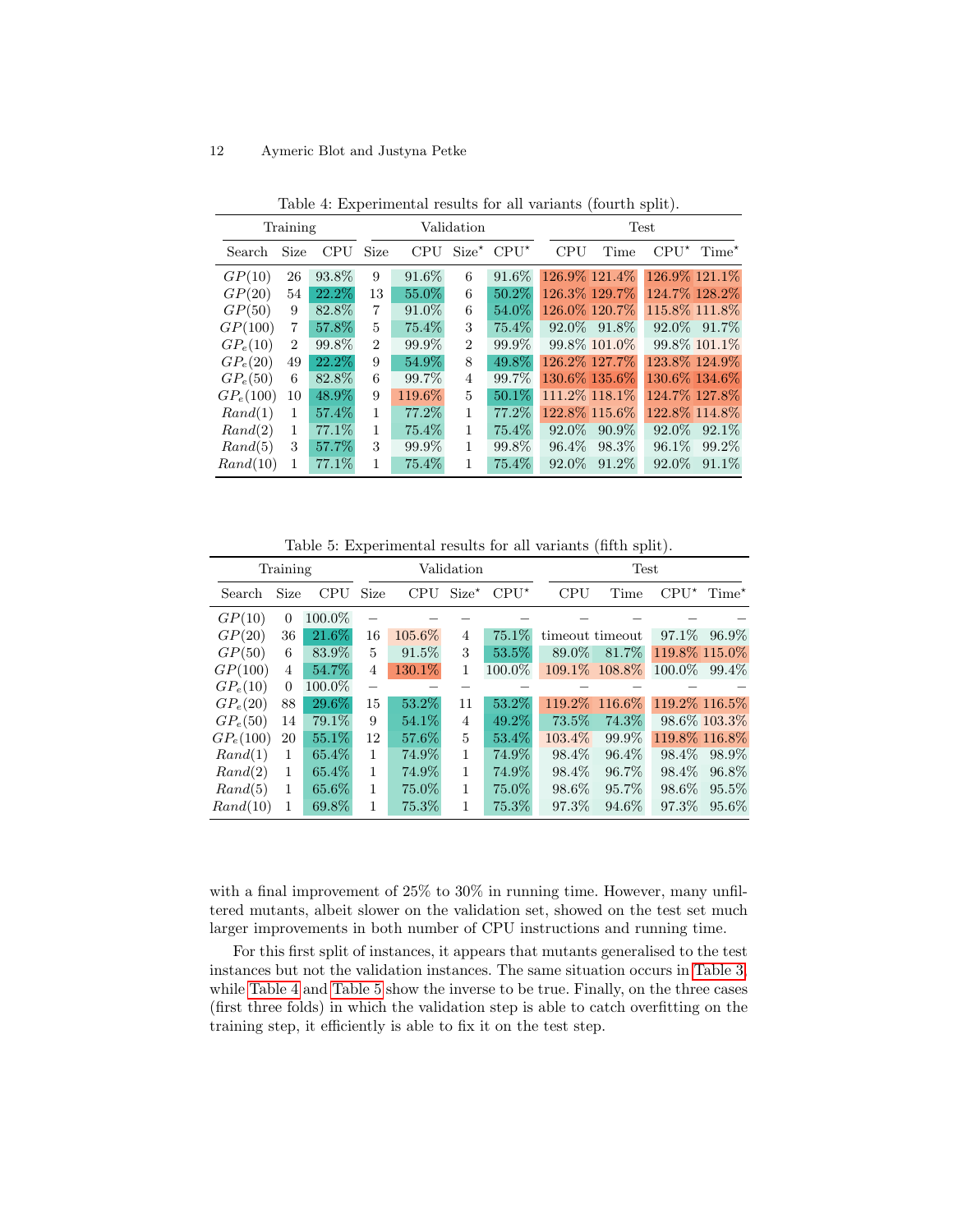<span id="page-12-0"></span>

Fig. 4: Results correlations after the training, validation, and test steps

### 5.3 Comparative Analysis

[Figure 4](#page-12-0) illustrates various relationships between mutant performance at different points of the experiments. Dashed lines highlight 100% thresholds and the identity function  $(x = y)$ . Data points are simply denoted by the index of the fold they used in the test step.

[Figure 4](#page-12-0) [\(a\)](#page-12-0) shows the overfitting of the final training mutants on the validation set of instances. As expected, almost every single mutant overfits on the training set, with roughly half of the mutants using more CPU instructions than the original software on the previously unseen validation instances.

[Figure 4](#page-12-0) [\(b\)](#page-12-0) should ideally show very correlated results, as performance should be similar on both validation and test sets of instances, both unseen and following the same distribution. Instead, it highlights a previous conclusion: the set of CIT instances is too small to be randomly divided in five fair subsets.

[Figure 4](#page-12-0) [\(c\)](#page-12-0) shows the impact of the filtering step, comparing the performance on the test step of the final training mutant and the filtered one. Unfortunately,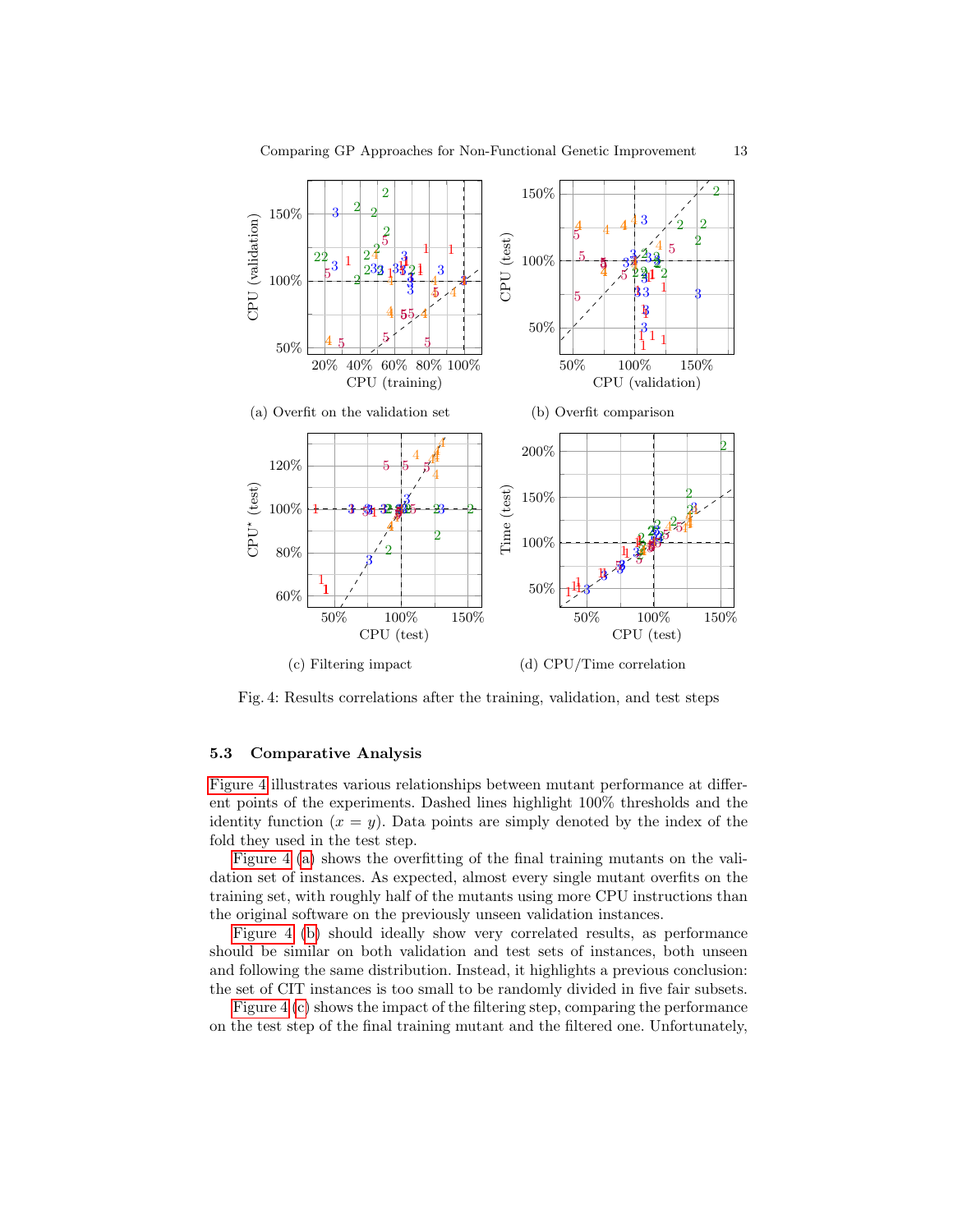filtering had in most cases either no impact or a negative impact. This is due to validation and test sets of instances being inconsistent.

[Figure 4](#page-12-0) [\(d\)](#page-12-0), finally, shows the clear correlation between performance in terms of the number of CPU instructions executed and the running time. This, together with the very high stability of CPU instructions readings even in parallel contexts, confirms it as an excellent measure of computational speed.

### 5.4 Research Questions

- RQ1 (Effectiveness): How often are noticeable improvements found?
	- In all but five GI runs improvements from 5% to 79% in the number of CPU instructions were found on training instances. In slightly more than half of the runs some of the mutations had a noticeable  $(>5\%)$  impact during either the validation or the test step. However, considering only the performance on the filtered mutants, only nine GI runs had a noticeable positive impact during the test step. Seven of these GI runs used a GP search process, while the two other used random search.
- RQ2 (Efficiency): How significant are the improvements found?
	- The improvements of the nine most successful GI runs vary between 8% and 37% in terms of the number of CPU instructions, and between 8% and 30% in terms of running time. Furthermore, among the many results with significant  $($  > 5 $\%$ ) improvements on unseen instances (validation and test) about two-thirds show improvements of at least 25%.
- RQ3 (Robustness): How critical are the GP parameter values?

No particular impact of parameter values is noticed for neither GP-based approaches nor random-based approaches. While more GI runs based on GP ultimately produced significant improvements, performance of GP-based approaches was similar to the performance of random-based approaches. This could be partly attributed to the data set heterogeneity.

RQ4 (Consistency): What is the impact of test cases on the results of GI? As clearly demonstrated in the experiments, results are strongly impacted by the way instances are split. The same final mutant trained on 60% of the instances can be reported as 50% faster on 20% of previously unseen instances while being at the same time 25% slower of the remaining 20% of equally unseen instances. As a consequence, it is highly recommended for future GI work to report repeated performance using multiple data splits, following, for example, the experimental protocol described in this paper. Failure to do so might result in overlooking major weaknesses in the dataset and highly overestimated final software performance.

# <span id="page-13-0"></span>6 Conclusions

This paper presented and compared several GP approaches for a GI scenario in which a Boolean satisfiability solver, MiniSAT, was evolved to optimise running time on combinatorial interaction testing instances. Number of CPU instructions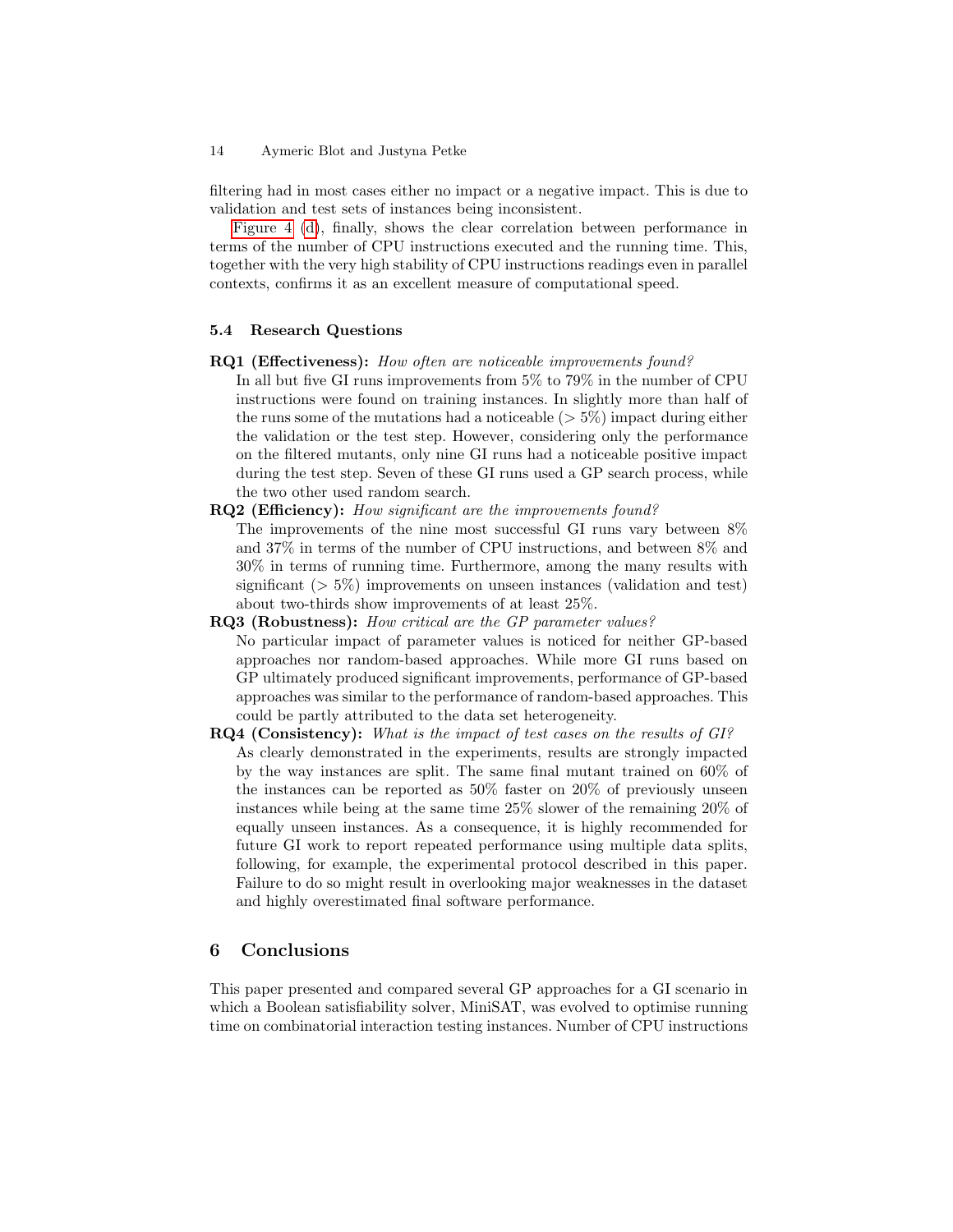was proposed as an alternative to source code instrumentation and was shown to be a reliable indicator of computational speed. Following a protocol based on repeated experiments, it showed that performance of GI processes was highly impacted by heterogeneity in the data set. While the training steps resulted in a very high number of mutants with excellent performance on either of the validation or test steps, very few of them had a significant impact after the complete GI process. Overall, GP approaches are mostly indistinguishable from one another and yet more efficient and effective than random search, suggesting that more consistent and reliable approaches are yet to be proposed.

The proposed protocol, with repeated experiments and disjoint validation and test sets, shows the potential for obtaining even better results than in previous work. Moreover, it shows that the largest impact on the performance lies in the set of test suites used, which requires further investigation in future work. Regardless, even in the simplest random search case, improvements can be found. However, the question of which is the most efficient and effective search process in GI remains open with this work being the first step towards answering that question.

# Acknowledgement

This work is supported by UK EPSRC Fellowship EP/P023991/1.

# References

- <span id="page-14-2"></span>1. An, G., Blot, A., Petke, J., Yoo, S.: PyGGI 2.0: Language independent genetic improvement framework. In: Proceedings of the 27th ACM Joint Meeting on European Software Engineering Conference and Symposium on the Foundations of Software Engineering (ESEC/FSE 2019). pp. 1100–1104. ACM (2019). <https://doi.org/10.1145/3338906.3341184>
- <span id="page-14-4"></span>2. Arcuri, A., Yao, X.: A novel co-evolutionary approach to automatic software bug fixing. In: Proceedings of the Congress on Evolutionary Computation (CEC 2008). pp. 162–168 (2008).<https://doi.org/10.1109/CEC.2008.4630793>
- <span id="page-14-0"></span>3. Bruce, B.R., Petke, J., Harman, M.: Reducing energy consumption using genetic improvement. In: Proceedings of the 10th Genetic and Evolutionary Computation Conference (GECCO 2015). pp. 1327–1334. ACM (2015). <https://doi.org/10.1145/2739480.2754752>
- <span id="page-14-1"></span>4. Eén, N., Sörensson, N.: An extensible SAT-solver. In: Proceedings of the 6th International Conference on Theory and Applications of Satisfiability Testing (SAT 2003). LNCS, vol. 2919, pp. 502–518. Springer (2003). [https://doi.org/10.1007/978-3-540-24605-3](https://doi.org/10.1007/978-3-540-24605-3_37) 37
- <span id="page-14-5"></span>5. Forrest, S., Nguyen, T., Weimer, W., Le Goues, C.: A genetic programming approach to automated software repair. In: Proceedings of the 4th Genetic and Evolutionary Computation Conference (GECCO 2009). pp. 947–954. ACM (2009). <https://doi.org/10.1145/1569901.1570031>
- <span id="page-14-3"></span>6. Langdon, W.B., Harman, M.: Evolving a CUDA kernel from an nvidia template. In: Proceedings of the Congress on Evolutionary Computation (CEC 2010). pp. 1–8 (2010).<https://doi.org/10.1109/CEC.2010.5585922>